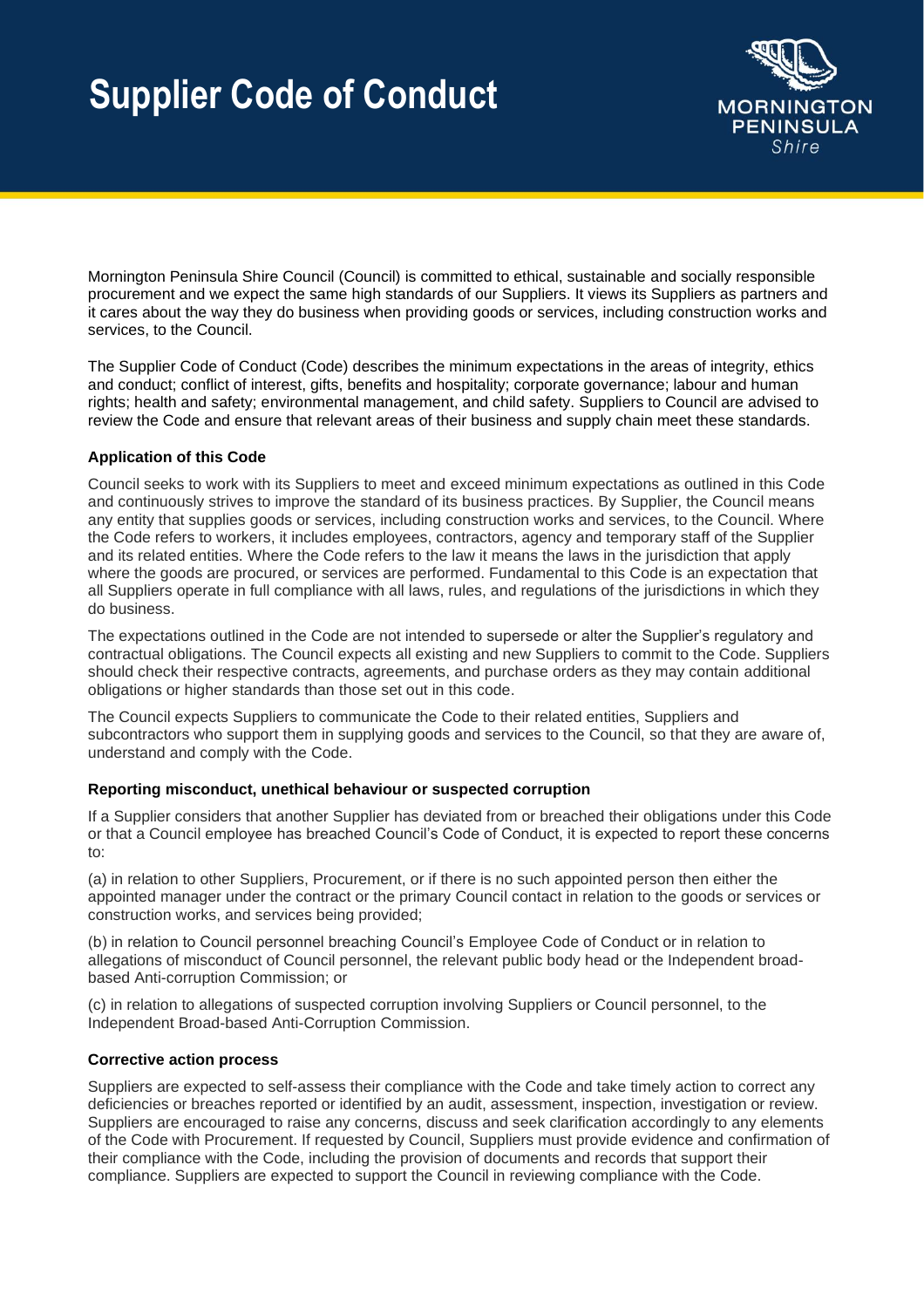

# **A. Integrity, ethics and conduct**

The Council expects high standards of ethical conduct and compliance with all applicable laws. Suppliers are expected to be ethical in their business activities, including relationships, practices, sourcing and operations.

## **Business integrity**

Suppliers are expected to comply with all anti-bribery, anti-corruption, anti-money laundering, and modern slavery laws. Suppliers must not engage in, either directly or indirectly, fraudulent, corrupt, exploitative or collusive activities.

#### **Record keeping and documentation**

Suppliers are expected to maintain adequate records that accurately record all financial transactions and information regarding its business activities, labour, health and safety and environmental practices in accordance with applicable laws, policies and procedures. Disclosure of information is expected to be undertaken without falsification or misrepresentation.

#### **Professional conduct**

Suppliers are expected to conduct themselves in a manner that is fair, professional and that will not bring the Council into disrepute.

### **Confidentiality**

Suppliers must not improperly use any private, confidential or commercially sensitive information in its possession relating to or in connection with its dealings with the Council.

## **Codes of Conduct for Council employees**

The Council's Employee Code of Conduct describes the behaviours that exemplify the Council values contained in its Code of Conduct in accordance with Local Government Act 2020. The Employee Council Code of Conduct applies to and is binding on all council employees, and a contravention may constitute misconduct.

# **B. Conflict of interest; gifts, benefits and hospitality**

The Council believes that all business activities should be undertaken with impartiality and any conflict of interest should be raised and managed.

## **Conflict of interest**

Suppliers must:

- (a) notify the Council's Procurement or appointed Contract Manager under the contract or the primary Council contact in relation to the goods or services or construction works and services being provided, any situation that raises an actual, potential or perceived conflict of interest related to or in connection with its dealings with the Council; and
- (b) avoid financial, business or other relationships which may compromise the performance of their duties under their business arrangement with the State. Under the Councils Code of Conduct, employees are expected to avoid actual, perceived and potential conflicts of interest wherever possible. Any conflicts of interest that cannot be avoided are expected to be declared and managed appropriately.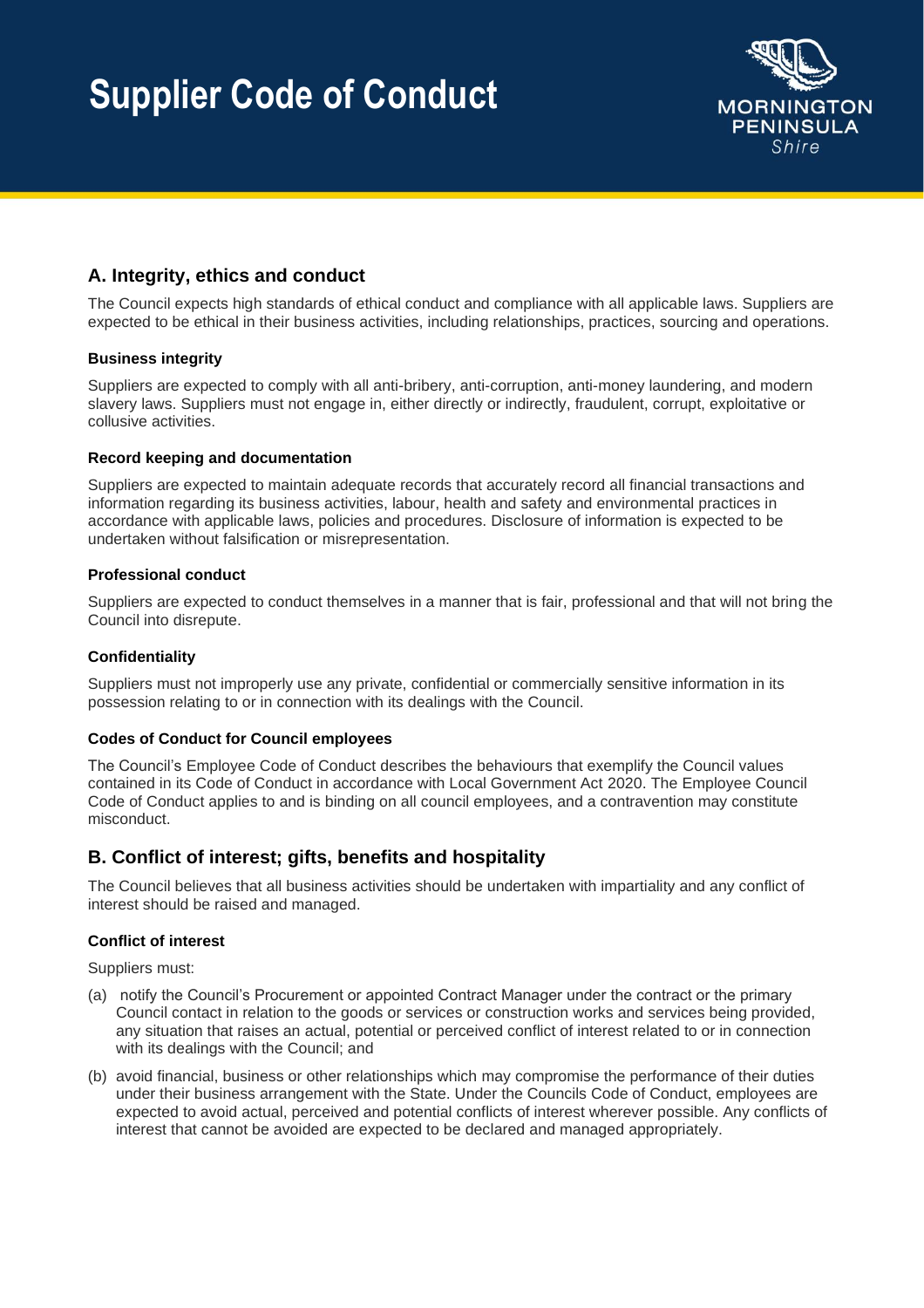

### **Gifts, benefits and hospitality**

Council personnel must conduct themselves with the highest standards of integrity, impartiality and accountability; and perform public duties without favouritism, bias or for personal gain.

The appropriate handling of offers of gifts, benefits and hospitality is critical to earning and sustaining public trust. As such, Suppliers should not:

- (a) offer Council personnel gifts or benefits, either directly or indirectly, and offers of hospitality will be limited to those acceptable under the council gift policy or
- (b) take any action in order to entice or obtain any unfair or improper advantage.

# **C. Corporate governance**

Commitment to sound management administration, risk and corrective action systems, are key to a reliable supply chain for the Council. Suppliers are expected to maintain sound administration processes.

#### **Risk assessment and management**

Suppliers should develop and maintain a process to identify, manage and control relevant risks associated with its operations. These include supply chain risks and risks relating to labour and human rights, health and safety, the environment, business ethics, and corporate governance.

#### **Critical incident management**

Suppliers should:

- (a) identify and assess potential critical incident, emergency situations and business continuity risks; and
- (b) develop and implement emergency plans and response procedures that minimise harm to life, environment and property, while minimising disruption to business continuity.

#### **Audits and assessments**

To ensure compliance with this Code and the applicable laws, Suppliers are expected to:

- (a) perform periodic evaluations of their facilities and operations, and the facilities and operations of their subcontractors; and
- (b) cooperate openly and honestly with any Council audit, assessment or review.

# **D. Labour and human rights**

Council believes that all workers in its supply chain deserve to be treated with dignity and respect. Suppliers are expected to provide a fair and ethical workplace, which upholds high standards of human rights and integrates appropriate labour and human rights policies and practices into its business.

#### **Anti-discrimination**

Subject to applicable laws, Suppliers are expected not to discriminate against any worker based on age, disability, ethnicity, gender, marital status, political affiliation, race, religion, sexual orientation, gender identity, union membership, or any other status protected by law, in hiring and other employment practices.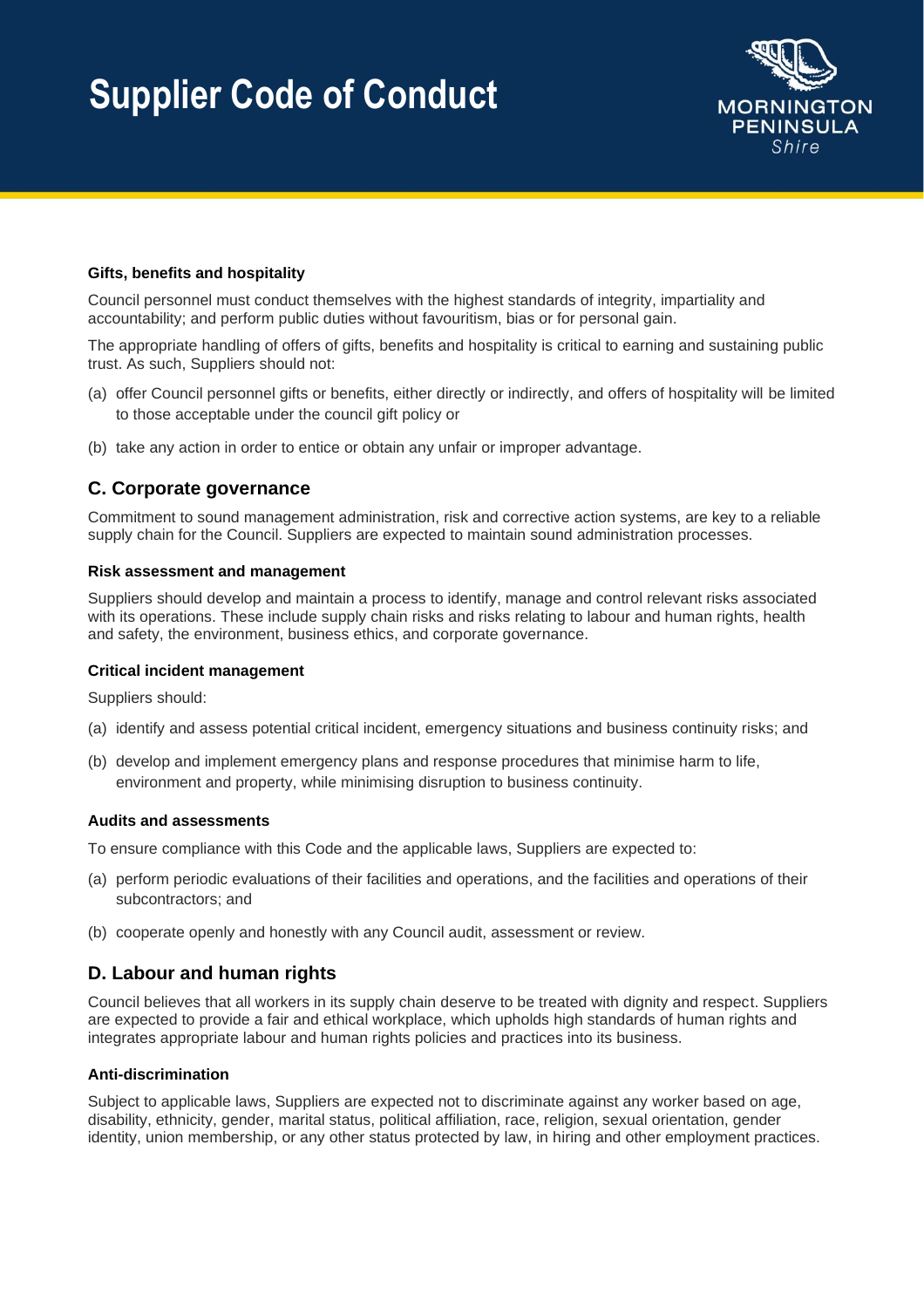

#### **Anti-harassment**

Suppliers are expected to commit to a workplace free from workplace bullying, harassment, victimisation and abuse. Suppliers are expected not to bully workers or threaten workers with, or subject them to, unlawful or inhumane treatment. This includes, but is not limited to, abuse and harassment which can be verbal, physical, sexual or psychological.

#### **Human rights**

Suppliers are expected to provide goods and services in a manner consistent with any applicable human rights obligations.

Consistent with relevant modern slavery legislation, Suppliers are expected to proactively identify, address and – where required by legislation – report on risks of modern slavery practices (defined broadly to include all forms of human trafficking, forced labour and slavery-like practices) in their business operations and supply chains.

#### **Prevention of involuntary and underage labour**

Suppliers are expected to:

- (a) ensure that all work is undertaken without coercion;
- (b) not use any form of forced, bonded or indentured labour; and
- (c) employ only workers who are the applicable minimum legal age.

All use of temporary and outsourced labour should be within the limits of the law. Suppliers are therefore expected to:

- (d) use all reasonable endeavours to ensure that the third-party recruitment agencies it uses are compliant with the provisions of this Code and applicable law; and
- (e) be responsible for payment of all recruitment-related fees and expenses in recruiting foreign contract workers either directly or through third party agencies.

#### **Working hours, wages and benefits**

Suppliers must:

- (a) follow all applicable laws and regulations with respect to wages, working hours and workers compensation insurance;
- (b) ensure that all workers receive their legally mandated minimum wages, benefits, superannuation, leave entitlements and time off for legally recognised holidays; and
- (c) pay workers' wages as required under applicable laws in a timely manner and not be expected to use wage deductions as a disciplinary measure. All overtime is expected to be reasonable and paid at the rate and in accordance with the applicable laws.

#### **Freedom of association and collective bargaining**

Suppliers are expected to freely allow workers to associate with others, form and join (or refrain from joining) industrial organisations or associations of their choice and bargain collectively, or engage in any lawful industrial activity without interference, discrimination, retaliation or harassment.